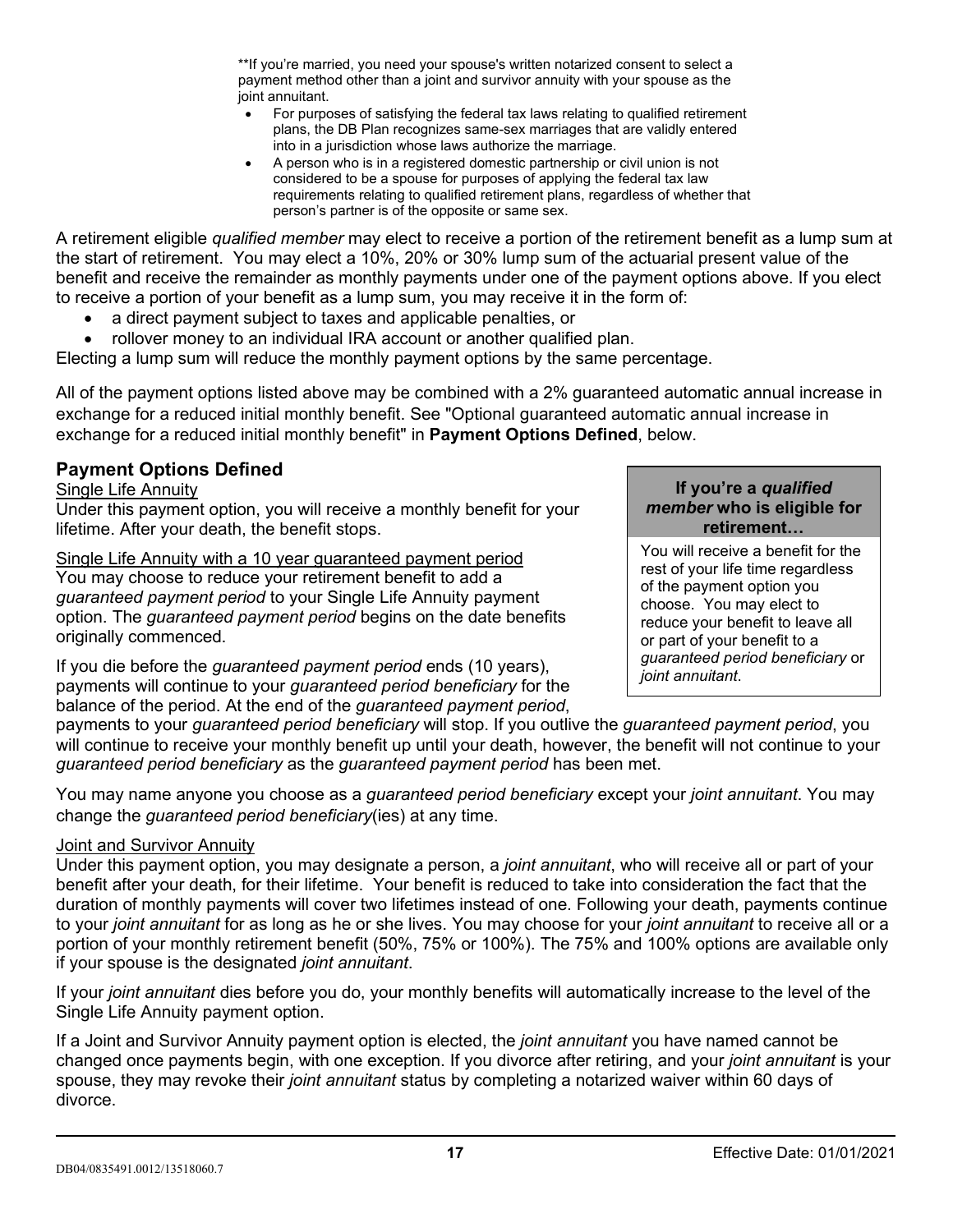# Joint and Survivor Annuity with a 10 year guaranteed period

You may choose to further reduce your Joint and Survivor Annuity payment option to add a *guaranteed payment period* that ensures payments continue to a *guaranteed period beneficiary* if both you and your *joint annuitant* die before the end of the *guaranteed payment period*. The *guaranteed payment period* begins on the date benefits originally commenced.

Following your death, payments are made to your *joint annuitant* for his or her lifetime. If both you and your *joint annuitant* die before the *guaranteed payment period* ends (10 years), payments equal to the amount that had been paid to your joint annuitant will continue to your *guaranteed period beneficiary* for the balance of the period. At the end of the *guaranteed payment period*, payments to your *guaranteed period beneficiary* will stop. If you or your *joint annuitant* outlive the *guaranteed payment period*, you or your *joint annuitant* will continue to receive the monthly benefit up until your deaths (as described above), however, the benefit will not continue to your *guaranteed period beneficiary* as the *guaranteed payment period* has been met.

If your *joint annuitant* dies before you do, your monthly benefits will automatically increase to the level of the Single Life Annuity payment option with the *guaranteed payment period*.

If a Joint and Survivor Annuity payment option is elected, the *joint annuitant* you have named cannot be changed once payments begin, with one exception. If you divorce after retiring, and your *joint annuitant* is your spouse, they may revoke their joint annuitant status by completing a notarized waiver within 60 days of divorce.

You may name anyone you choose as a *guaranteed period beneficiary* except your *joint annuitant*. You may change the *guaranteed period beneficiary*(ies) at any time.

Optional guaranteed automatic annual increase in exchange for a reduced initial monthly benefit You may elect a 2% optional guaranteed automatic annual increase in exchange for a reduced initial monthly benefit. This reduction is in addition to any other payment option reductions elected. You may not elect a 2% optional guaranteed automatic annual increase on any portion of your retirement benefit which you elect to receive as a lump sum distribution. Only that portion that constitutes your monthly benefit will be subject to the optional guaranteed automatic annual increases. This election must be made at the time of your retirement.

# **How do I decide which payment option to choose?**

You should evaluate your retirement income requirements, the benefits you may wish to provide to a *joint annuitant* as well as other factors before deciding on a payment option. You also may want to consult a qualified financial advisor for help deciding on a payment option.

You will not receive payments until you elect a payment option. Once you make an election, it's irrevocable except as described in **What happens in the case of a dissolution of marriage?** section.

# **How do I apply for monthly benefits as a retirement eligible** *qualified member***?**

You should apply for retirement benefits by completing a Notice of Intent to Retire (NOI) form at <https://www.umsystem.edu/totalrewards/retirement> and scheduling a meeting with your campus HR Generalist. This form should be completed at least 60 days before your planned retirement date. This will ensure your payments begin on time and allow for verification of your employment and *salary* history, calculation of your benefits and the payment options available to you.

Monthly retirement payments are direct deposited to your designated bank account at the end of each month. If you retire on any day after the first of the month, the amount of your first pension payment will be prorated. After that, your payment will cover the entire monthly period through the end of the month in which you die.

You should keep the *University* informed of name or address changes

for you or your *beneficiaries* (or *joint annuitant*). Changes should be made online through myHR at [https://myhr.umsystem.edu](https://myhr.umsystem.edu/psp/prd) or sent in writing to UM System Office of Human Resources Service Center, 1105 Carrie Francke Dr Ste 108, Columbia, MO, 65211.

#### **Apply for retirement at least 60 days in advance of….**

…your official retirement date to ensure payments begin on time.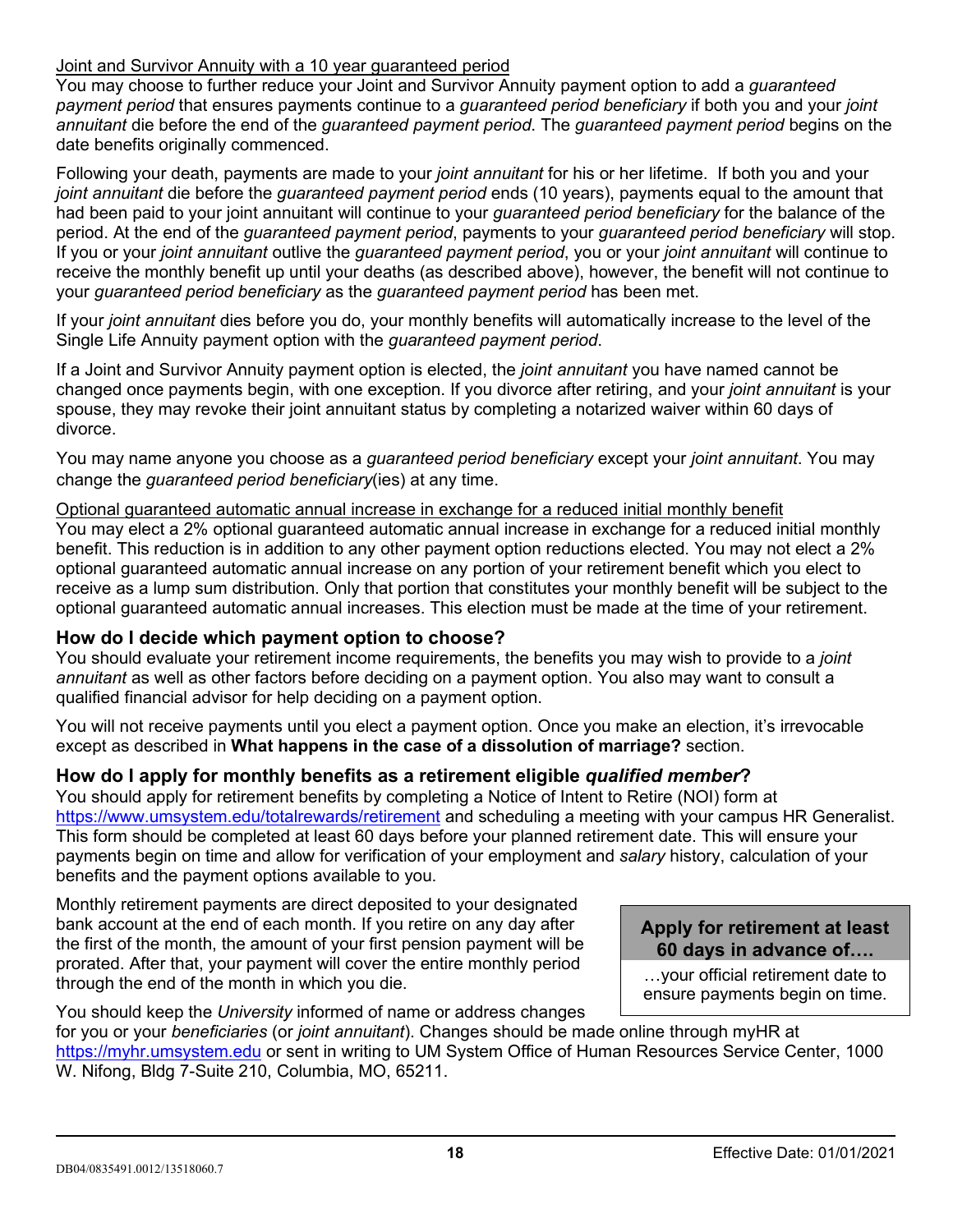# **Can I defer commencement of my benefits as a retirement eligible** *qualified member***?**

Yes, but not beyond the commencement date required by law, see **When must I begin receiving my benefits (retirement, vested or non-vested)?** below. However, you are encouraged to begin your monthly benefits no later than the date that your benefits are no longer subject to reduction for *early retirement*, because your monthly benefit amount will not increase after such date. If you defer receipt of your monthly benefit beyond the date that your benefits are no longer subject to reduction for *early retirement*, your monthly benefit payments will be calculated as of the date that you could commence unreduced monthly benefit payments. You will also receive a lump sum payment equal to the monthly benefits you should have received between the date you were eligible to receive an unreduced retirement benefit payment and the date benefit payments actually commenced**.**

# **How do I apply for monthly benefits as a** *qualified member***, not eligible for** *normal* **or** *early retirement***?**

You must be at least age 55 before monthly payments begin. See, **Leaving as a** *qualified member***, not eligible for** *early* **or** *normal* **retirement**. You may not defer payments past age 65. If you elect to commence a monthly lifetime payment, you should contact the UM System Office of Human Resources at least 60 days prior to the month you would like to receive your first payment. Special rules apply if you contact the *University* after you have surpassed your 65<sup>th</sup> birthday. Retroactive payments in a lump sum may be required under the Plan, which may have tax implications.

You should keep the *University* informed of name or address changes for you or your *beneficiaries*. Changes should be made online through myHR a[t https://myhr.umsystem.edu](https://myhr.umsystem.edu/psp/prd) or sent in writing to UM System Office of Human Resources Service Center, 1105 Carrie Francke Dr Ste 108, Columbia, MO, 65211.

# **How do I request a lump sum distribution of my deferred benefit (***vested* **or non-***vested***)?**

If you elect to take a lump sum distribution of your *vested* or non-*vested* benefit you should complete the lump sum election forms provided to you after your separation by the UM System Office of Human Resources. Contact the HR Service Center if you need a new copy of election forms. You may not defer your benefit past age 65.

# **When must I begin receiving my benefits (retirement,** *vested* **or non-***vested***)?**

Under current law, you must begin receiving your benefit on April 1 following:

- The calendar year in which you turn age  $70\frac{1}{2}$ ; or, if later,
- The calendar year in which your employment ends.

# Tax Implications on payments or distributions from the DB Plan

# **How are my monthly retirement benefit payments affected by taxes?**

When you receive monthly retirement (annuity) payments from the DB Plan, your benefits are considered taxable income. Federal tax law requires the *University* to automatically withhold federal taxes on your benefits before they are paid to you, unless you specifically request otherwise in writing. You also may request that Missouri, Kansas, or Illinois state taxes be withheld. The amount withheld will depend on your filing status and the number of exemptions you claim.

If you choose not to have taxes withheld from your benefits, you will be responsible for paying the tax when you file your tax return. If no taxes are withheld, or if the amount withheld is not enough to cover the actual taxes due, you may be required to make estimated tax payments throughout the year. You may also be subject to a tax penalty for under-withholding.

If you plan to reside in the United States, but outside of Missouri, Kansas, or Illinois, you should complete a Statement of Tax Responsibility form. Please contact the HR Service Center for further information. If you plan to reside outside the United States following your retirement, you may qualify for alternative tax treatment. Please contact the HR Service Center for further information.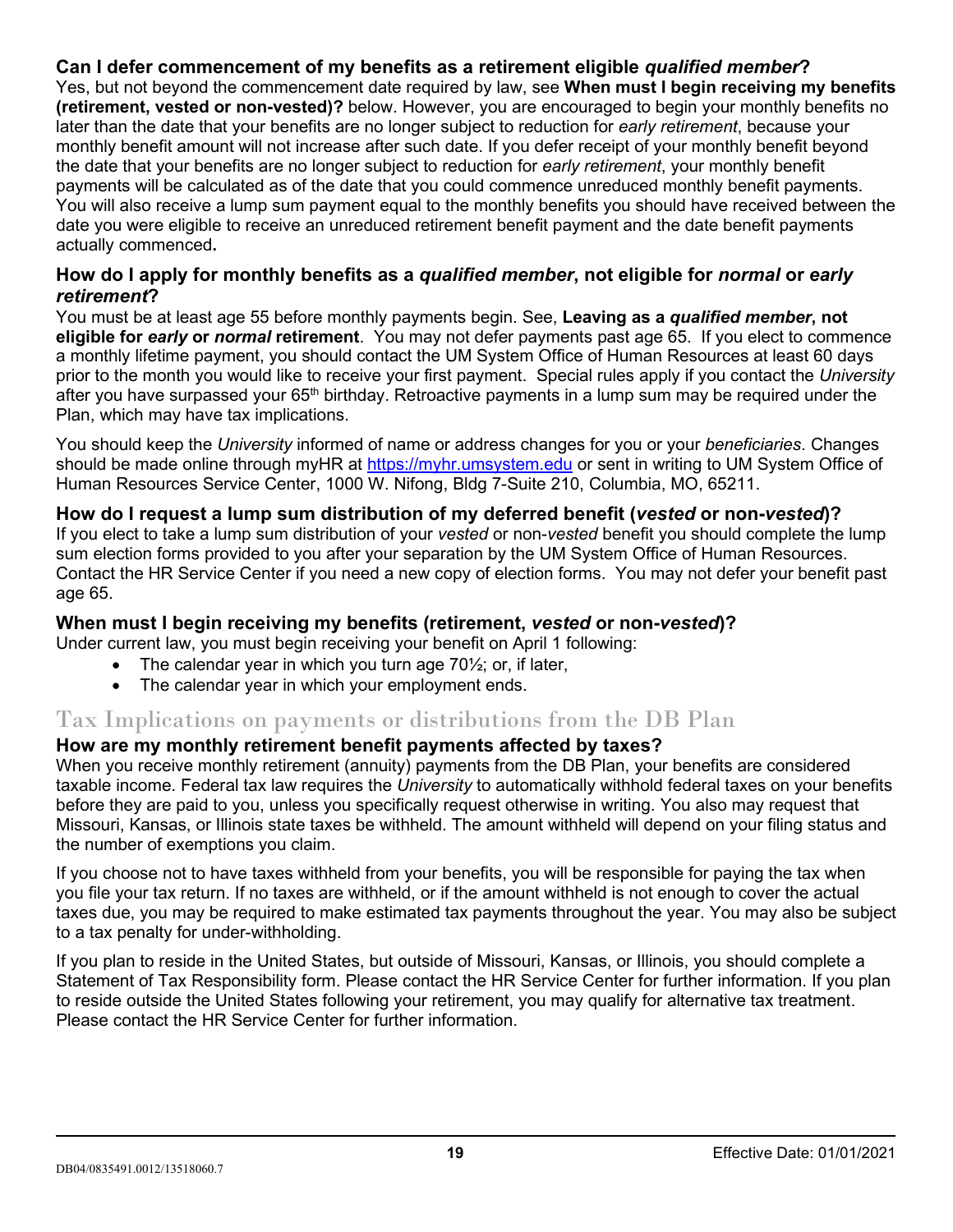# **What are some of the possible tax consequences when I receive a distribution from the DB Plan?**

Generally, you must include any distribution in your taxable income in the year in which you receive the distribution. Distributions made to you when you are under age 59½ may be subject to an additional 10% tax unless you roll the distribution over to an IRA or other employer retirement plan as described below. There are a couple of significant exceptions to the additional 10% tax for purposes of the DB Plan. One exception exists for a distribution that is part of a series of substantially equal periodic payments made for your life (or life expectancy) or the joint lives (or joint life expectancies) of you and your designated *beneficiary*. Another exception exists for you if you separate from service after attaining age 55.

# **Can I elect a rollover to reduce or defer tax on my distribution?**

If your distribution is an eligible rollover distribution, you may defer the tax due by rolling the distribution over to an IRA or other employer retirement plan. Generally, an eligible rollover distribution does not include any distribution which is: (1) one of a series of substantially equal periodic payments made for your life (or life expectancy) or the joint lives (or joint life expectancies) of you and your designated *beneficiary*, or for a specified period of 10 years or more; or (2) a required minimum distribution. There are two types of rollovers.

Direct rollover: For most distributions, you may request that a direct rollover (sometimes referred to as a direct transfer) be made to either an IRA or another employer retirement plan willing to accept the rollover. A direct rollover will result in no tax being due until you withdraw funds from the IRA or other employer retirement plan.

60-day rollover: You may roll over a distribution to an IRA or another employer retirement plan willing to accept the rollover. This will result in no tax being due until you begin withdrawing funds from the IRA or other employer retirement plan. The rollover of the distribution, however, MUST be made within strict time frames (normally, within 60 days after you receive your distribution). A distribution which may be rolled over but which you do not directly roll over (see above) will be subject to mandatory federal income tax withholding at a rate of 20%. You may rollover the 20% amount withheld, but must replace the withheld amount from other sources. If you do not rollover an amount equal to the 20% withheld, the withheld amount is subject to tax.

If your distribution is not an eligible rollover distribution you will not be able to defer tax due on your distribution by rolling the distribution over to an IRA or other employer retirement plan. Withholding on distributions that are not eligible rollover distributions depends on whether the distribution is a periodic distribution (for example, annuity payments or installments) or non-periodic distribution. Withholding on periodic distributions will be determined as if the distribution were wages and withholding on non-periodic distributions will be 10% of the amount includible in income. Notwithstanding the foregoing, you may elect not to have withholding apply.

Pre-Tax to Roth Rollovers: If you roll over pre-tax amounts to a designated Roth account in another employer plan or to a Roth IRA, the amounts will be taxed in the year of the rollover. However, the 10% additional tax on early distributions will not apply. If you complete a direct rollover, no withholding will apply, but you may voluntarily enter into a withholding agreement with the *University*.

# **Tax Notice**

Whenever you receive a distribution, you will receive a more detailed explanation of these options. However, the rules which determine whether you qualify for favorable tax treatment are very complex. You should consult with qualified tax counsel before making a choice.

# In Special Cases

# **What happens if I die before I am eligible to retire?**

If you are a *qualified member* and you die before you are eligible to retire, a death benefit will be paid that is the greater of the following amounts as of your *termination date*:

• Two times (2x) your regular annual *salary* as of the date of your death, not to exceed 100 times your projected monthly *normal retirement* benefit (for purposes of this calculation, your service would be determined as if you continued in employment until age 65, and your *final average salary* would be determined as of the date of your death); or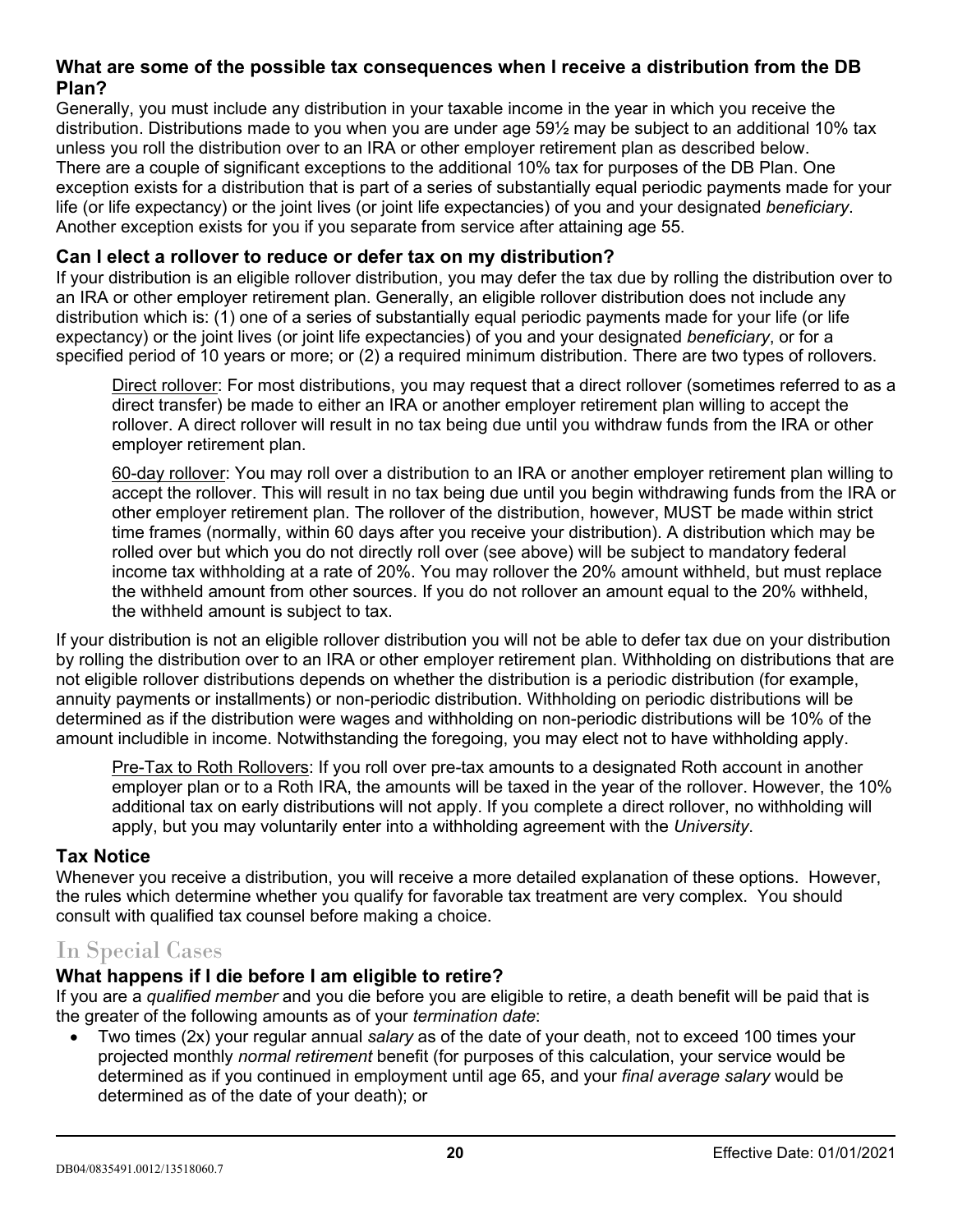The single sum actuarial equivalent value of your retirement benefit which would have been paid to you if you had retired the day immediately preceding the date of your death.

This death benefit will be paid in the following order of priority:

- Your surviving spouse;
- If no surviving spouse, or spouse consented to waiver of benefit via notarized document: o Your designated *beneficiary*(ies);
- If no surviving spouse and no designated *beneficiary*:
	- o Your lineal descendants; children, or children of children in equal parts;
- If no surviving spouse, no designated *beneficiary*, or lineal descendants:
	- o To your estate.

The *beneficiary*(ies) of your death benefit may elect to receive this benefit either as the above described lump sum or in the form of an actuarially equivalent monthly annuity payment. To be certain funds are distributed according to your preference it is important that you complete a Designation of Beneficiary form. This form is located at<https://umurl.us/retplans> under the DB Plan section. This form is also available from your HR Generalist or HR Service Center. \

Additional information regarding the available of death benefits is described in the RDD plan document.

# **Do I need to name a** *beneficiary***?**

Naming a *beneficiary* ensures that your benefit is handled in the manner you intend. You should name a *beneficiary* when you first participate in any of the plans. If unmarried, you may designate any person or trust as your *beneficiary*. For married employees, your surviving spouse will automatically be your *beneficiary*, unless your surviving spouse has previously waived such rights by completing a notarized statement. You may also designate a contingent *beneficiary*(ies).

#### **Update your** *beneficiary* **information**

Whenever there are important changes in your life – such as marriage, divorce, or the birth or adoption of a child – review your *beneficiary* designation and consider updating.

If you don't name a *beneficiary* and you die while in active

employment, any death benefits under the DB Plan will be paid as described above, see **What happens if I die before I am eligible to retire?**. You may update your *beneficiary* designation at any time. To update your *beneficiary*(ies) you may complete a Designation of Beneficiary form located at<https://umurl.us/retplans> under the DB Plan section. This form is also available from your HR Generalist or HR Service Center.

Refer to the VRP SPD for more information about designating beneficiaries in those plans in which you choose to participate.

# **Can I earn** *service credit* **under the DB Plan with another employer?**

Over the years, special provisions have been added to the RDD plan document for various groups of employees. These provisions are applicable to former employees of Barnes College, the Children's Advocacy Center of St. Louis, Ellis Fischel State Cancer Center, Missouri Rehabilitation Center, the St. Louis Mercantile Library Association, and the University of Kansas City. If you were employed by one of these entities immediately prior to your employment by the *University*, contact the HR Service Center for more information.

In addition, special provisions apply to employees who are entitled to benefits under the U.S. Civil Service Retirement Act as a result of service with the *University*. You cannot receive *service credit* under the DB Plan for any period of employment for which you are also receiving a Federal Retirement/Civil Service Retirement System benefit.

For public retirement system participants: You may purchase *service credit* under the DB Plan for the period of your participation in certain Missouri public retirement systems or for the period you were in non-federal public employment in Missouri if you:

- 1. are a *qualified member* in the DB Plan and you were previously a participant under certain public retirement systems within Missouri; and
- 2. you didn't earn a *vested* right to a retirement benefit under that prior public retirement system within Missouri or were employed in non-federal public employment in Missouri and not covered by a retirement plan.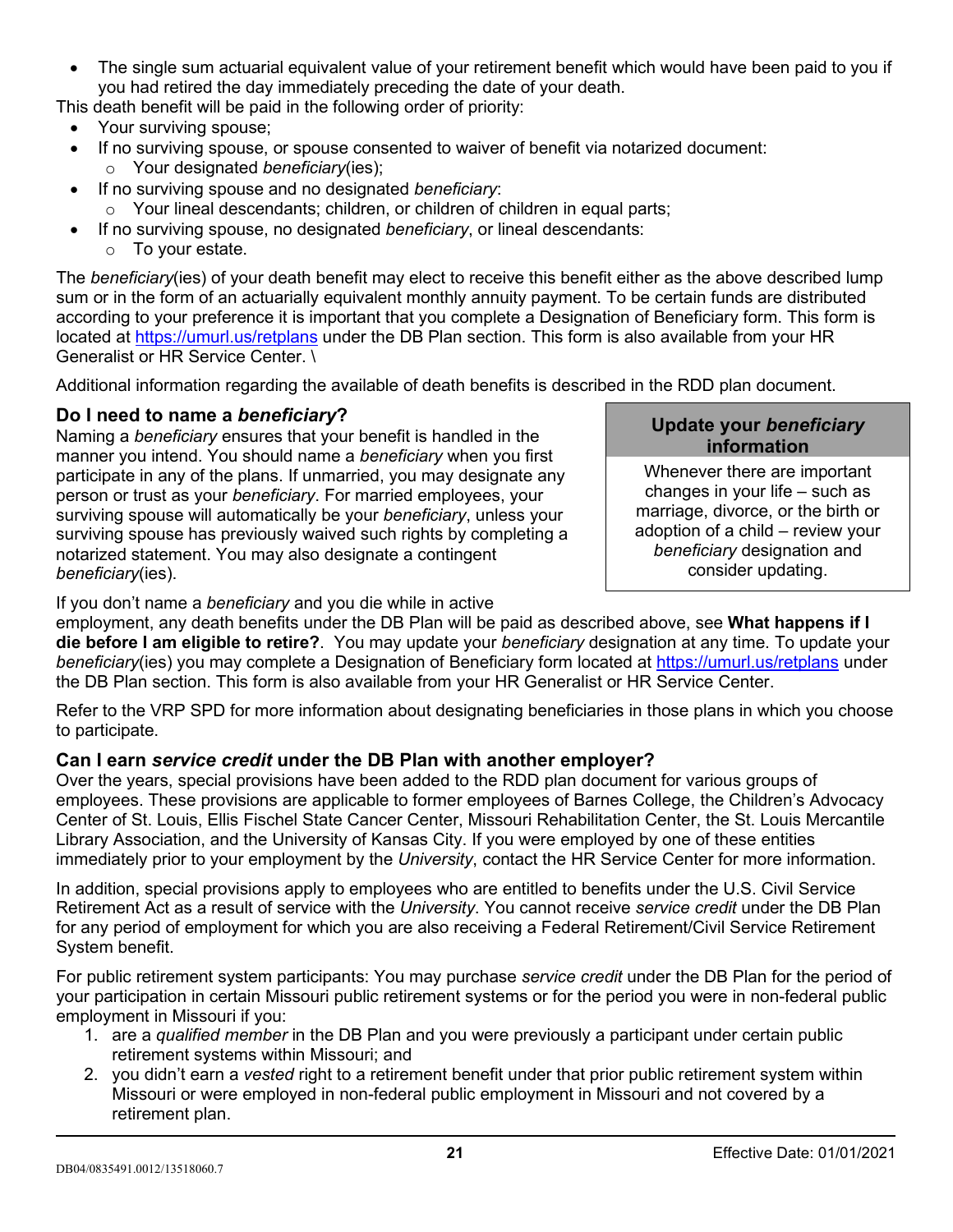# **What happens if I retire and later return to work?**

If you retire, then return to work on or after October 1, 2019, in a benefit-eligible position for the *University*:

- Your retirement benefits will not be suspended and monthly payments you are receiving from the DB Plan will continue without interruption.
- You will not be eligible to accumulate any additional benefits under the DB Plan and any additional *salary, summer appointment salary, service credit* or *summer appointment service credit* for services performed after your rehire on or after October 1, 2019 will have no impact on the calculation of the benefit you are receiving from the DB Plan.
- If, upon your rehire on or after October 1, 2019, you meet the definition of an eligible employee as defined in the DC Plan SPD, you will be automatically enrolled in the DC Plan. Refer to the DC Plan SPD for more information.

#### Additional rehire rules:

UM requires the following process for rehiring a former employee (i) who is less than age 62 and (ii) who is currently receiving a retirement benefit, has received a lump sum retirement benefit, or has elected to receive a retirement benefit:

- The rehire cannot be pursuant to a discussion, understanding, or agreement (written or oral), that occurred prior to *termination* from employment with the *University* or commencement of a retirement benefit.
- You must have at least a 90-day break after the effective date of retirement/*termination* before consideration for rehire, unless the rehire is part of a competitive hiring process*.* In order to ensure that there is not an understanding or agreement to rehire prior to the effective date of retirement, you may not apply for a position until after the effective date of your retirement/*termination*.

• Your signature is required on applicable benefit documents acknowledging the rehire requirements. Failure to comply with the above rehire requirements may result in the rehired individual's *termination* of employment pursuant to applicable procedures.

These rules do not apply to anyone who is age 62 or older and has completed the applicable benefit documents for in-service distribution from the DB Plan.

If you return to work prior to October 1, 2019, see **What happens if you experience a** *termination* **from employment and later return to work at the** *University?* in this DB Plan SPD for information on when *service credit* will and will not be combined between breaks in service.

# Protecting Your Benefits

# **What happens if the DB Plan terminates?**

If the DB Plan is terminated, you will immediately be 100% *vested* in the benefits you've earned as of the DB Plan's termination date. Trust fund assets will be used to provide benefits to retirees, *beneficiaries*, and active participants up to the total amount of assets in the fund.

# **Can my benefits be forfeited or delayed?**

The DB Plan is designed to provide you with a continuing income when your active employment ends and you commence receiving a benefit. But some situations could affect DB Plan benefits. Those situations are summarized here:

- If you experience a *termination* from the *University* for any reason before you have earned five years of *service credit*, you will not receive a benefit (other than a refund of the contributions you made). If you resume service with the *University*, your prior *service credit* may be forfeited.
- If you experience a *termination* from the *University* and return on or after October 1, 2019, you will not be eligible to accumulate any additional benefits under the DB Plan and any additional *salary, summer appointment salary, service credit* or *summer appointment service credit* for services performed after your rehire on or after October 1, 2019 will have no impact on the calculation of the your benefit from the DB Plan. If you do not keep your most recent address on file and the *University* can't locate you, benefit payments may be delayed. This is particularly important if you leave the *University* prior to retirement with a right to a deferred retirement benefit.